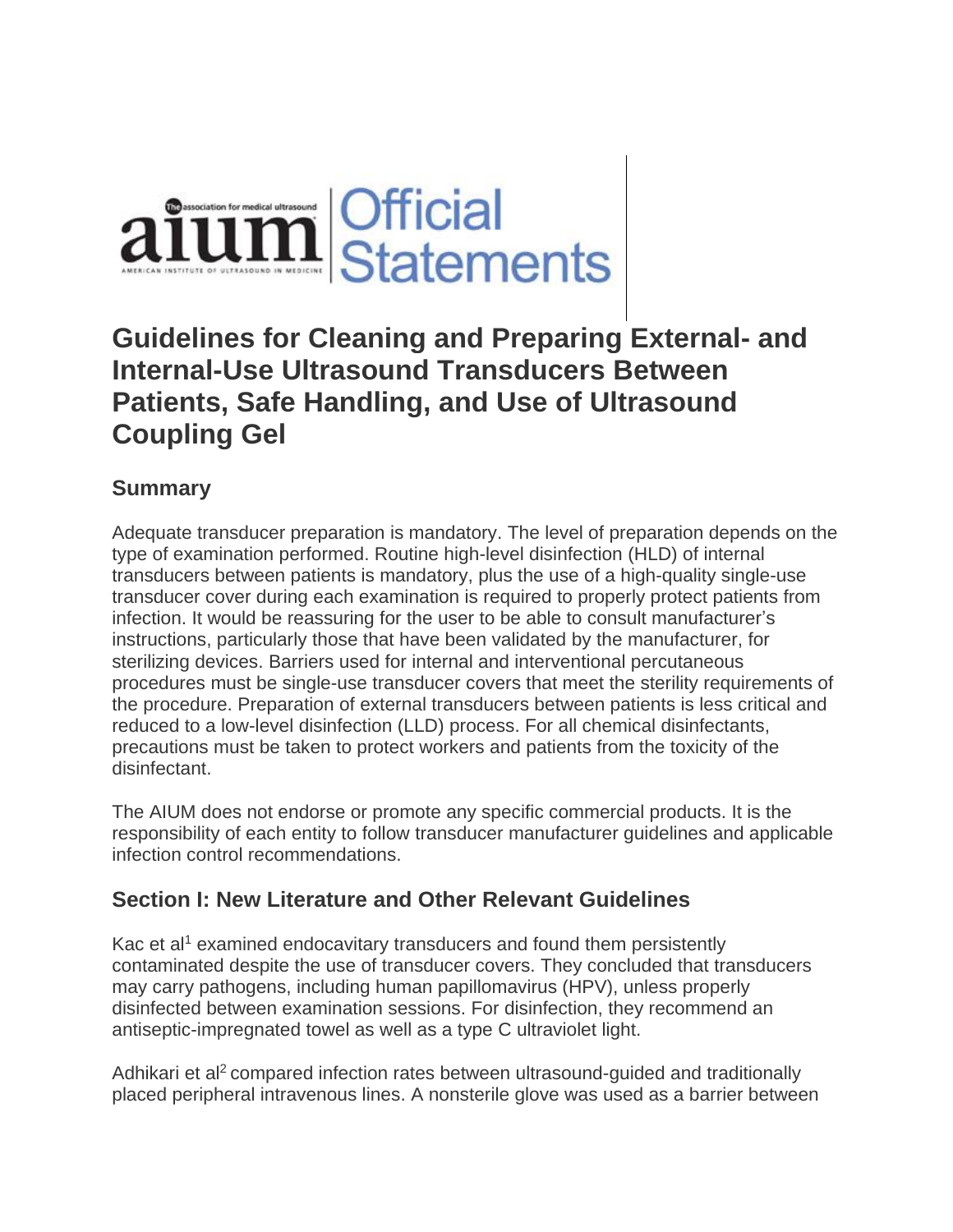the ultrasound transducer and the patient, and coupling was achieved using a bacteriostatic lubricant. Transducers were cleaned between patients using LLD. They concluded that both showed low infection rates (0.52% ultrasound, 0.78% traditional; n  $=$  402 each;  $P = .68$ ), and that there was no increased infection rate with ultrasound guidance. The Spaulding classification<sup>3</sup> is inconsistent with the results of this study.

Casalegno et al<sup>4</sup> stated that a considerable number of endocavitary transducers are infected with high-risk HPV despite LLD and recommend that endocavitary transducers should be high-level disinfected (2.5% of transducers showed high-risk HPV after use, 1.8% before use;  $n = 198$ ).

Westerway et al<sup>5</sup> examined 171 swabs of transabdominal and transvaginal transducers. Sixty percent and 14% of these were found to show evidence of bacterial contamination, respectively. After LLD, both showed approximately a 4% likelihood of contamination.

Westerway and Basseal<sup>6</sup> also investigated if appropriate training was received and if cleaning procedures were followed. They found that  $60\%$  of respondents ( $n = 188$  total) failed to receive adequate training before using any cleaning product. In addition, 33% had no access to written infection control policies for either transducers or ultrasound scanners (keyboard, connectors, cables, etc). Westerway and Basseal<sup>7</sup> also investigated specifically the Australasian medical ultrasound practice. They found that only 10% of 392 users cleaned their keyboards after each patient. Fifty-six percent cleaned it once a day and 21% once per week.<sup>7</sup> The machine cord was cleaned after each patient by 35% of all users ( $n = 393$  total) and once a day by 32%. Fifteen percent cleaned it once a week. They naturally concluded that education and updated guidelines may remedy this situation.

In the same year, Sartoretti et al<sup>8</sup> compared the bacterial load on ultrasound transducers (n = 36), bus poles (n = 11), and toilets (n = 10). Before training, 53 colonyforming units (CFU) were found in cultures from transducers, 0 afterward. Bus poles and toilets showed 28 CFU (*P* = .772) and 4 CFU (*P* = .055), respectively. Thus, training was a key point to improve healthcare-associated infections.

Gottlieb et al<sup>9</sup> acknowledged that the use of ultrasound for intravenous line placement adds a potential source for infection. However, they concurrently highlighted studies concluding that ultrasound-guided peripheral intravenous line placement reduces the need for central venous catheter placement in up to 80% of patients.<sup>10–13</sup>

Abramowicz et al<sup>14</sup> provided cleaning guidelines for transvaginal transducers on behalf of the World Federation for Ultrasound in Medicine and Biology Safety Committee. They listed several HLD methods. Of these methods, only chlorine dioxide and a vaporized hydrogen peroxide system have been reported to effectively remove HPV. However, the supporting evidence for the latter method was based on several studies paid for by grants from its manufacturer.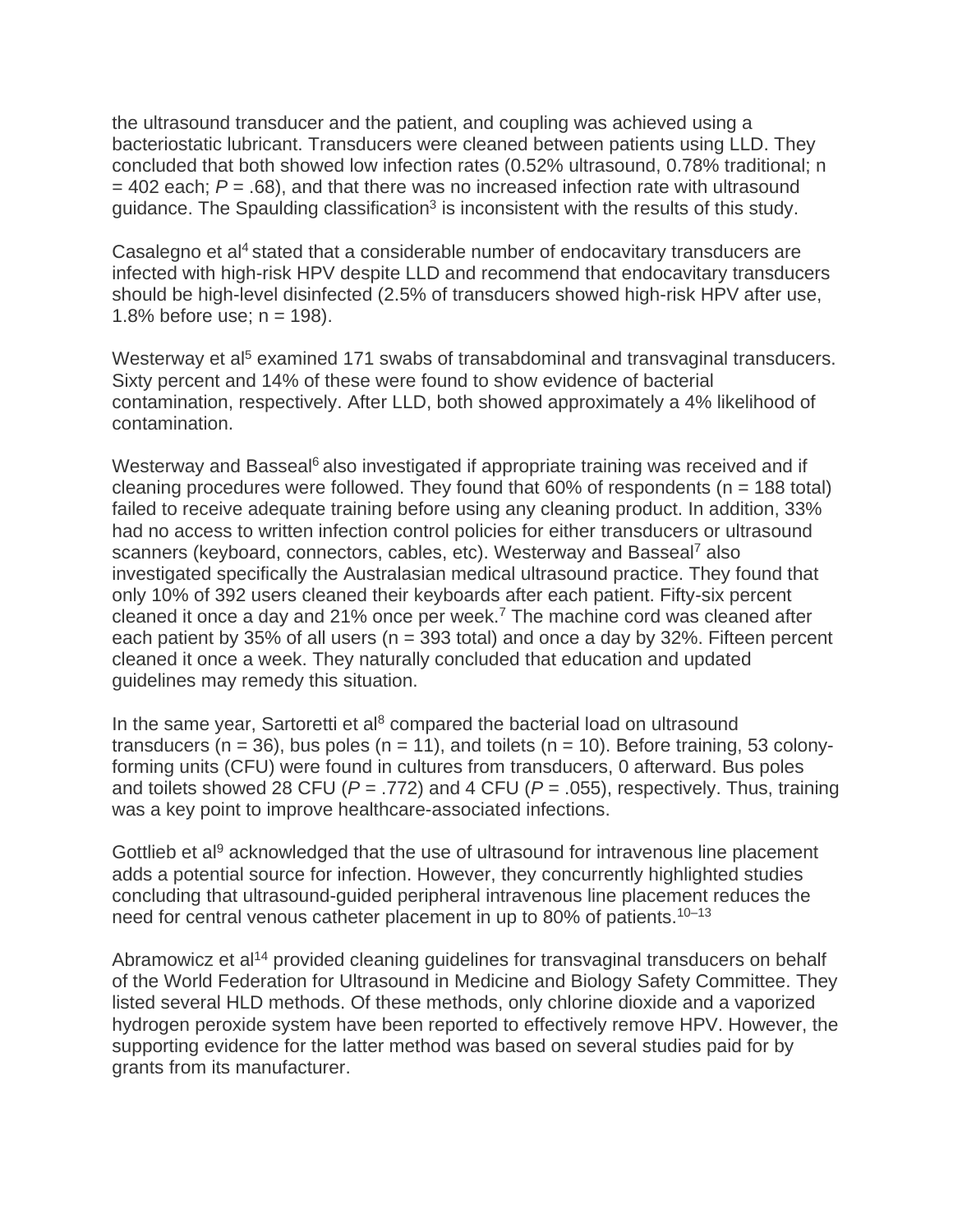The Ultrasound Working Group of the European Society of Radiology released best practice recommendations for infection prevention and control in ultrasound. <sup>15</sup> They stated that for ultrasound transducers with protective covers and in contact with mucous membranes or any body fluids (including interventional procedures, injections, tissue sampling, use in the theater, etc) require HLD.

Protective barriers such as medical gloves, etc, are regulated by an acceptable quality level (AQL). The AQL is the maximum percentage of defective items permitted in a regulated product. Hence, the AQL may also mean the acceptable quality limit. The Center for Devices and Radiological Health in the Office of Device Evaluation at the Food and Drug Administration (FDA) uses the AQL to define the acceptance level for medical gloves (21CFR800.20).<sup>16</sup> Similarly, condoms, also mechanical protective barriers, are regulated by the AQL, and the World Health Organization (WHO) provides an AQL to set limits for their quality.<sup>17</sup> Practitioners should be aware that condoms have a 10-fold stricter (lower value) AQL (0.25%, WHO) compared to standard examination gloves (2.5%, FDA). They even exceed the AQL of surgical gloves (1.5%, FDA). Users should be aware of latex sensitivity issues and have non–latex-containing barriers available. In addition, transducer covers with pore sizes of less than 30 nm are now available. They effectively block most viruses, including HPV of 50 nm.

## **Conclusions**

The current literature points to the need for education on the proper use of transducer cleaning agents and procedures. It also points to the need of HLD for internal transducers (endocavitary) due to the risk of infection with HPV, for example. Contrary, external use, ie, on intact skin, does not show an increased infection risk in conjunction with LLD. Prudent use of ultrasound includes guidance for interventional percutaneous procedures. In this case, the use of sterile gel and single-use protective covers (level of sterility dictated by the procedure sterility classification) justifies subsequent LLD, analogous to institutional health care guidelines for the use of gloves and LLD hand disinfection for medical personnel.

# **Section II: Ultrasound Transducer Cleaning and Preparation**

The purpose of the second section of this document is to provide guidance regarding the cleaning and preparation of ultrasound transducers. Some manufacturers use the term "probes" or "imaging arrays."

Medical instruments fall into different categories with respect to their potential for pathogen transmission. The most critical instruments are those that are intended to penetrate skin or mucous membranes. These require sterilization. Less critical instruments (often called "semicritical" instruments) that simply come into contact with mucous membranes, such as fiber-optic endoscopes, require HLD rather than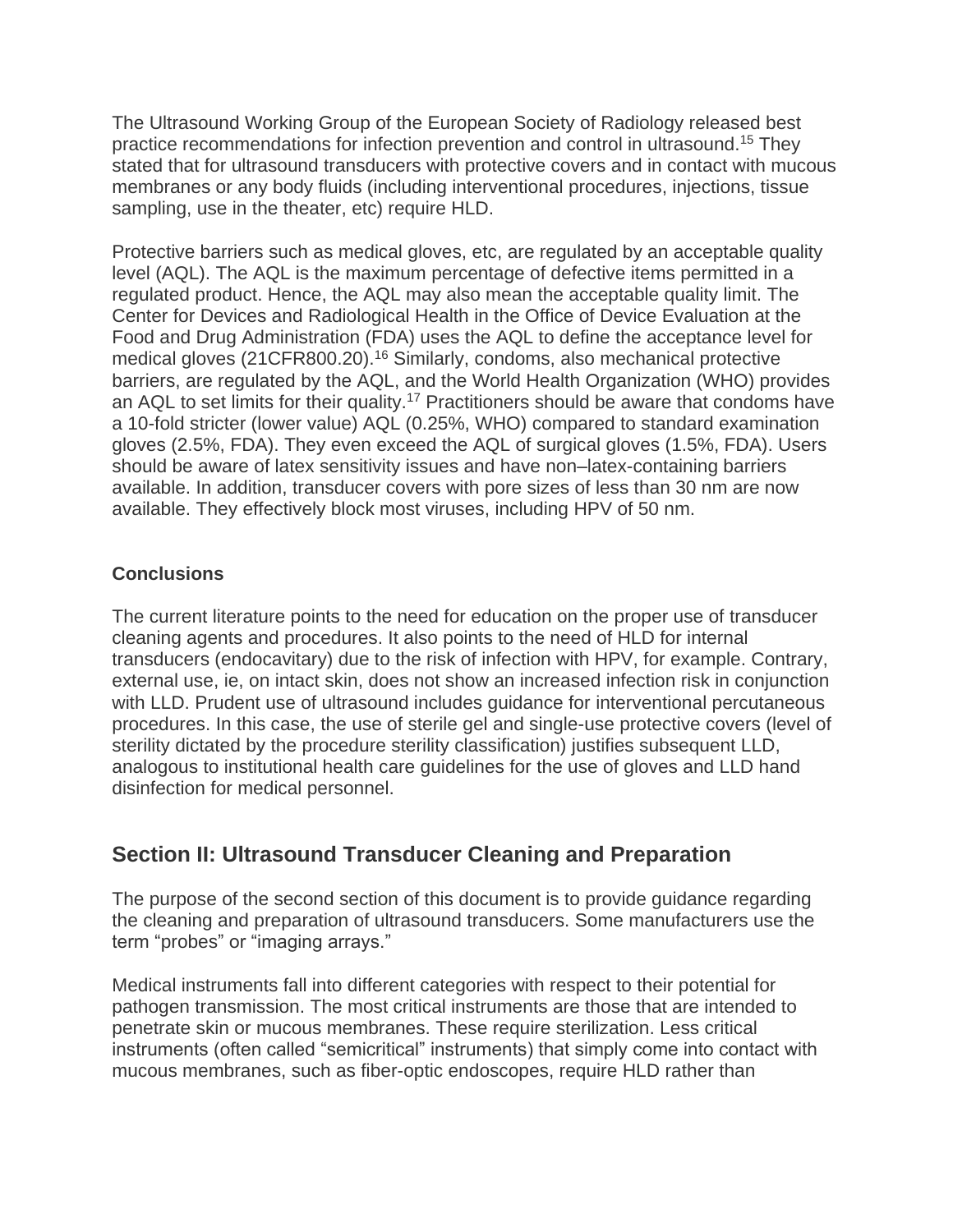sterilization. "Noncritical" devices come into contact with intact skin but not mucous membranes.

● **External transducers** that only come into contact with clean, intact skin are considered noncritical devices and require cleaning after every use as described below. ● **Interventional percutaneous procedure transducers** that are used for percutaneous needle or catheter placement, such as vascular access, thoracentesis, paracentesis, arthrocentesis, pericardiocentesis, lumbar puncture, ultrasound-guided regional/local anesthesia, and other percutaneous procedures, should be cleaned using low-level disinfectants and be used in conjunction with a single-use transducer cover. Such a cover must warrant protection against human viruses, including human immunodeficiency virus, HPV, hepatitis B, and others of clinical significance. The level of transducer cover sterility is dictated by the level of procedure sterility. As examples, clean procedures requiring nonsterile transducer covers include peripheral vascular intravenous line placement, whereas full sterility procedures requiring full sterile transducer covers include percutaneous biopsies. Transducer covers can be condoms or commercial transducer covers as long as they fulfill institutionally set infection control guidelines and procedure sterility requirements. If there is reason to believe that the transducer cover may have become compromised, the transducer must be high-level disinfected before the procedure.

● **Internal transducers** should be covered with a single-use transducer cover as described above, when feasible. If a transducer cover is used, the level of transducer cover sterility is dictated by the level of procedure sterility. These transducers are therefore classified as semicritical devices.

One should perform HLD of the internal transducer between each use and employ an adequate transducer cover as a protective barrier. *For the purpose of this document, "internal transducers" refers to all vaginal, rectal, and transesophageal transducers, as well as intraoperative transducers*.

## **Definitions**

All cleaning, disinfection, and sterilization represent a statistical reduction in the number of microbes present on a surface rather than their complete elimination. Meticulous cleaning of the instrument is the key to an initial reduction of the microbial/organic load by at least 99%. This cleaning is followed by a disinfecting procedure to ensure a high degree of protection from infectious disease transmission, even if a disposable barrier covers the instrument during use.

According to the Centers for Disease Control and Prevention (CDC) Guideline for Disinfection and Sterilization in Healthcare Facilities<sup>18</sup>:

"*Cleaning* is the removal of visible soil (eg, organic and inorganic material) from objects and surfaces and normally is accomplished manually or mechanically using water with detergents or enzymatic products. Thorough cleaning is essential before high-level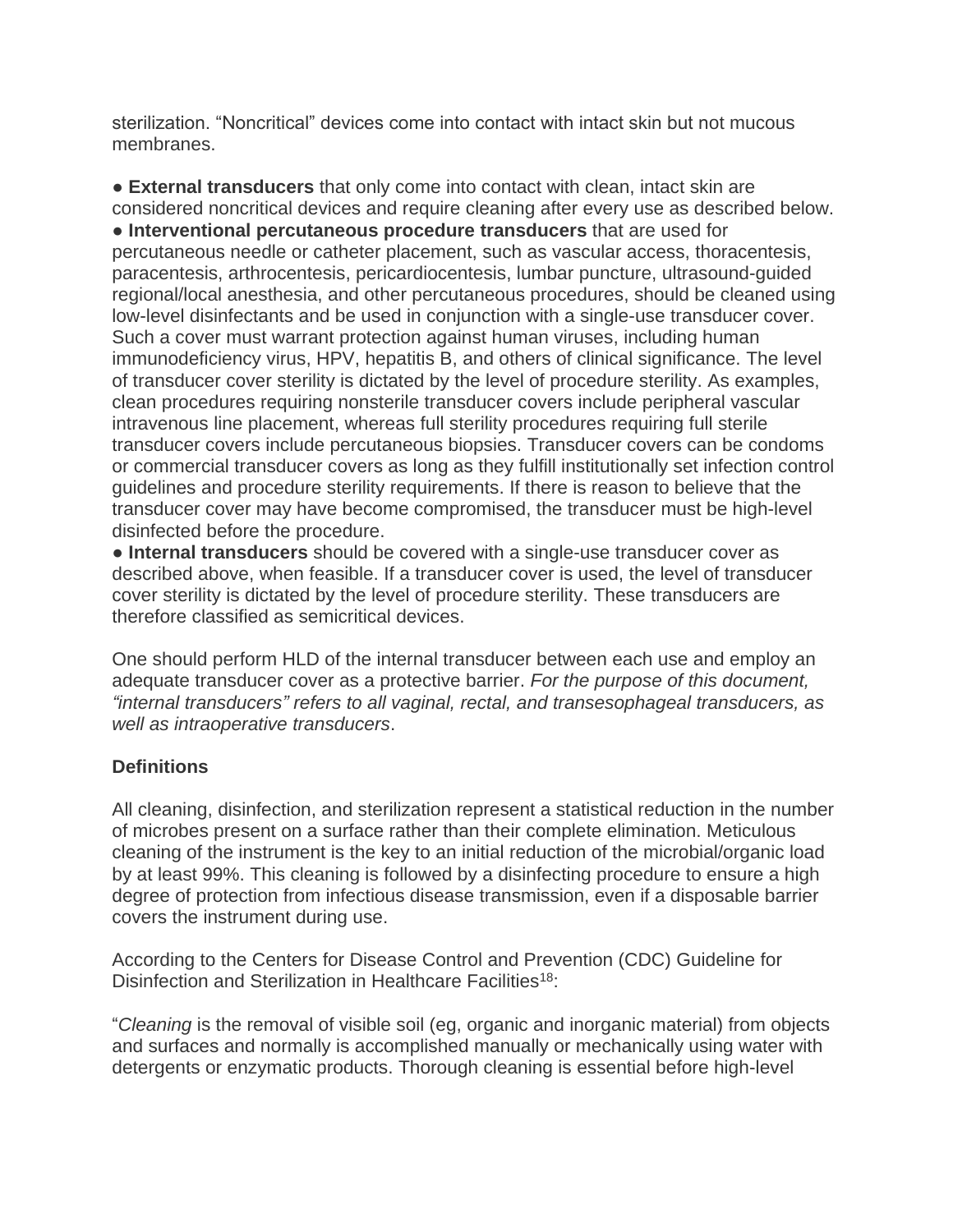disinfection and sterilization because inorganic and organic material that remains on the surfaces of instruments interfere with the effectiveness of these processes."

"*Disinfection* describes a process that eliminates many or all pathogenic microorganisms, except bacterial spores."

**Low-Level Disinfection**—Destruction of most bacteria, some viruses, and some fungi. Low-level disinfection will not necessarily inactivate *Mycobacterium tuberculosis* or bacterial spores.

**Mid-Level Disinfection**—Inactivation of *M Tuberculosis*, bacteria, most viruses, most fungi, and some bacterial spores.

**High-Level Disinfection**—Destruction/removal of all microorganisms except bacterial spores.

"*Sterilization* describes a process that destroys or eliminates all forms of microbial life and is carried out in healthcare facilities by physical or chemical methods. Steam under pressure, dry heat, ethylene oxide (EtO) gas, hydrogen peroxide gas plasma, and liquid chemicals are the principal sterilizing agents used in health care facilities . . . . When chemicals are used to destroy all forms of microbiologic life, they can be called chemical sterilants. These same germicides used for shorter exposure periods also can be part of the disinfection process (ie, high-level disinfection)."

The following specific recommendations are made for the cleaning and preparation of all ultrasound transducers. Users should also review the CDC document on sterilization and disinfection of medical devices to be certain that their procedures conform to the CDC principles for disinfection of patient care equipment.

1. Cleaning—Transducers should be cleaned after each examination with soap and water or quaternary ammonium (a low-level disinfectant) sprays or wipes. The transducers must be disconnected from the ultrasound scanner for anything more than wiping or spray cleaning. After removal of the transducer cover (when applicable), use running water to remove any residual gel or debris from the transducer. Use a damp gauze pad or other soft cloth and a small amount of mild nonabrasive liquid soap (household dishwashing liquid is ideal) to thoroughly cleanse the transducer. Consider the use of a small brush, especially for crevices and areas of angulation, depending on the design of the particular transducer. Rinse the transducer thoroughly with running water, and then dry the transducer with a soft cloth or paper towel.

2. Disinfection—As noted above, all internal transducers (eg, vaginal, rectal, and transesophageal transducers) as well as intraoperative transducers require HLD before they can be used on another patient.

For the protection of the patient and the health care worker, all internal examinations should be performed with the operator properly gloved throughout the procedure. As the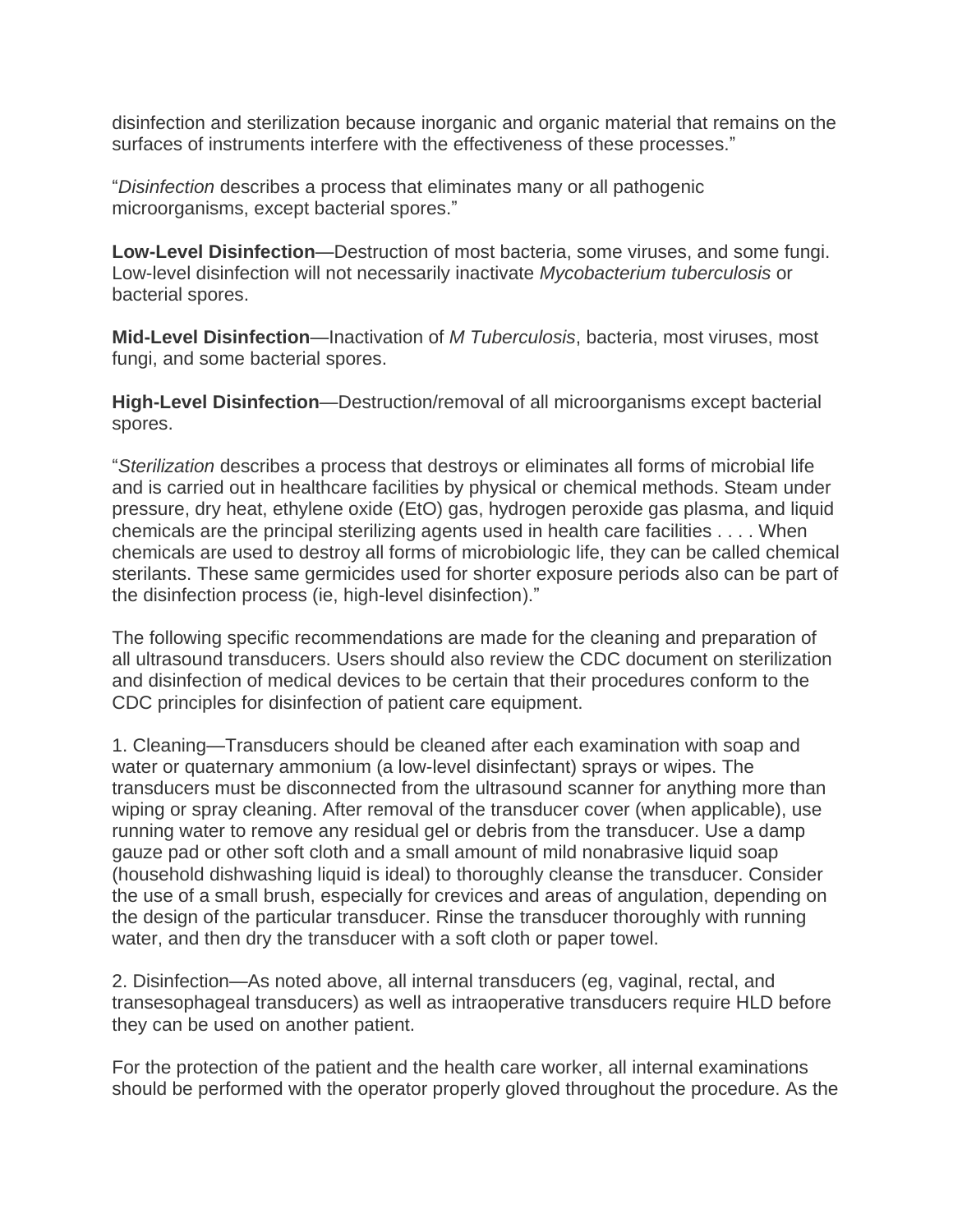transducer cover is removed, care should be taken not to contaminate the transducer with secretions from the patient. At the completion of the procedure, hands should be thoroughly washed with soap and water. Gloves should be used to remove the transducer cover and to clean the transducer as described above.

*Note*: An obvious disruption in condom integrity does not require modification of this protocol. Because of the potential disruption of the barrier sheath, HLD with chemical agents is necessary. The following guidelines take into account possible transducer contamination due to a disruption in the barrier sheath.

After removal of the transducer cover, clean the transducer as described above. Cleaning with a detergent/water solution as described above is important as the first step in proper disinfection, since chemical disinfectants act more rapidly on clean and dry surfaces. Wet surfaces dilute the disinfectant.

High-level liquid disinfection is required to ensure further statistical reduction in the microbial load. Examples of such high-level disinfectants are listed in Table 1. A complete list of US FDA-cleared liquid sterilants and high-level disinfectants is available at [http://www.fda.gov/MedicalDevices/Safety/AlertsandNotices/ucm194429.htm,](https://www.google.com/url?q=http://www.fda.gov/MedicalDevices/Safety/AlertsandNotices/ucm194429.htm&sa=D&ust=1540557465957000) and other agents are under investigation.

To achieve HLD, the practice must meet or exceed the listed "High-Level Disinfectant Contact Conditions" specified for each product. Users should be aware that not all approved disinfectants on this list are safe for all ultrasound transducers.

The CDC recommends environmental infection control in the case of *Clostridium difficile*, consisting of "meticulous cleaning followed by disinfection using hypochloritebased germicides as appropriate."<sup>18</sup> A hydrogen peroxide nanodroplet emulsion might provide an effective high-level disinfectant without toxicity.

The principal steps can be summarized as: remove, clean, disinfect, cover, where disinfection should be discussed with local infection control authorities, as proposed by Abramowicz et al.<sup>14</sup>

| <b>Name</b>    | <b>Composition/Action</b>                                                                                                                                                         |
|----------------|-----------------------------------------------------------------------------------------------------------------------------------------------------------------------------------|
| Glutaraldehyde | Organic compound (CH <sub>2</sub> (CH <sub>2</sub> CHO) <sub>2</sub> )<br>Induces cell death by cross-linking cellular proteins;<br>usually used alone or mixed with formaldehyde |

#### **Table 1. Sterilants and High-Level Disinfectants Listed by the FDA**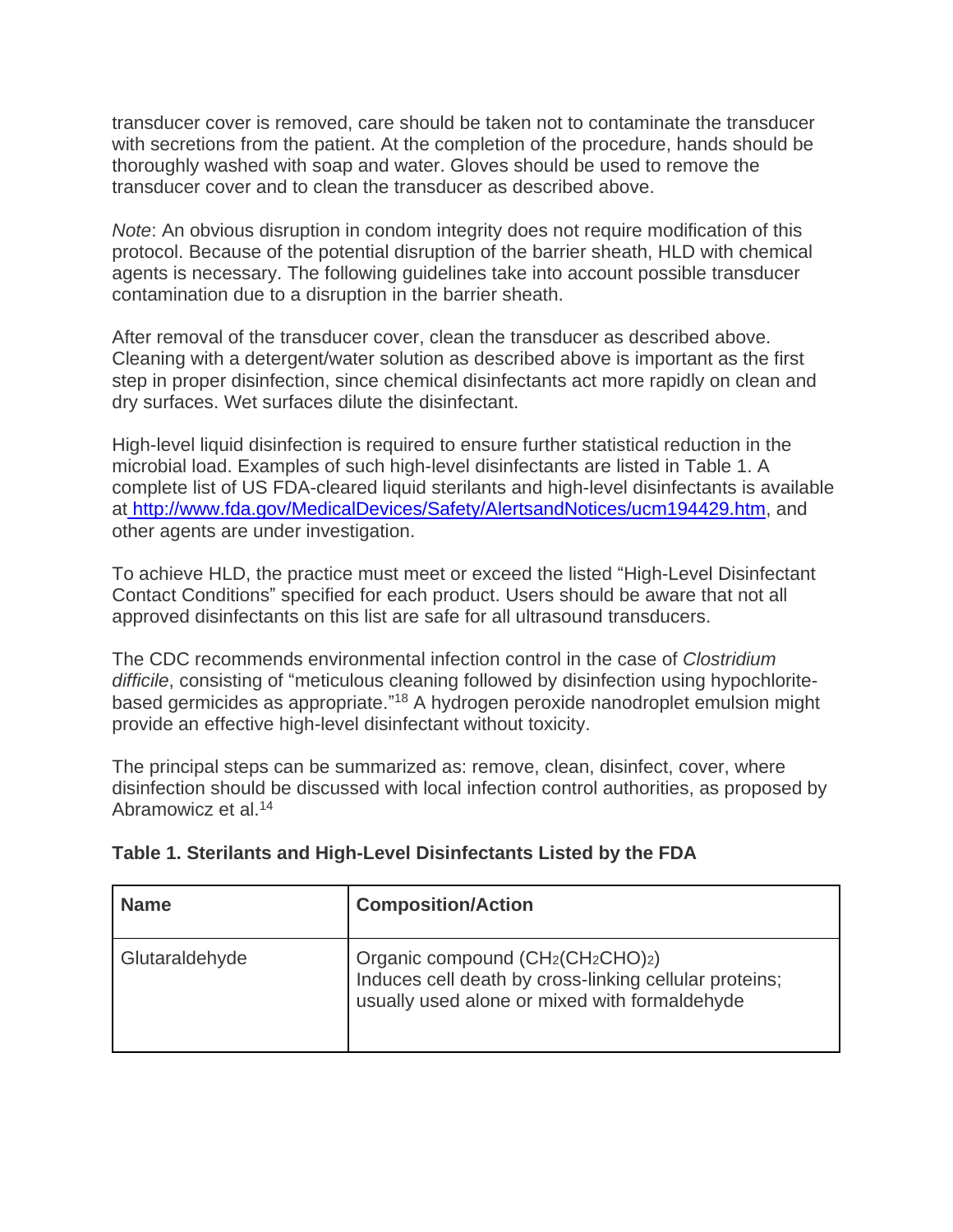| Hydrogen peroxide                 | Inorganic compound $(H_2O_2)$<br>Antiseptic and antibacterial; a very strong oxidizer with<br>oxidation potential of 1.8 V |
|-----------------------------------|----------------------------------------------------------------------------------------------------------------------------|
| Peracetic acid                    | Organic compound $(CH_3CO_3H)$<br>Antimicrobial agent (high oxidation potential)                                           |
| Ortho-phthalaldehyde              | Organic compound (C6H4(CHO)2)<br>Strong binding to outer cell wall of contaminant<br>organisms                             |
| Hypochlorite/hypochlorous<br>acid | Inorganic compound (HCIO)<br>Myeloperoxidase-mediated peroxidation of chloride ions                                        |
| Phenol/phenolate                  | Organic compound (C <sub>6</sub> H <sub>5</sub> OH)<br>Antiseptic                                                          |
| <b>Hibidil</b>                    | Chlorhexidine gluconate $(C_{22}H_3OCl_2N_{10})$<br>Chemical antiseptic                                                    |

The Occupational Safety and Health Administration as well as the Joint Commission (Environment of Care Standard IC 02.02.01 EP 9) have issued guidelines for exposure to chemical agents, which might be used for ultrasound transducer cleaning. Before selecting a high-level disinfectant, users should request the Material Safety Data Sheet for the product and make sure that their facility is able to meet the necessary conditions to minimize exposure (via inhalation, ingestion, or contact through skin/eyes) to potentially dangerous substances. Proper ventilation, a positive-pressure local environment, and the use of personal protective devices (eg, gloves and face/eye protection) may be required.

Immersion of transducers in fluids requires attention to the individual device's ability to be submerged. Although some scan heads as well as large portions of the cable may safely be immersed up to the connector to the ultrasound scanner, only the scan heads of others may be submerged. Some manufacturers also note that the crystals of the array may be damaged if, instead of suspending the transducer in the disinfectant, it rests on the bottom of the container. Before selecting a method of disinfection, consult the instrument manufacturer regarding the compatibility of the to-be-used agent with the transducers. Relevant information is available online and in device manuals. Additionally, not all transducers can be cleaned with the same cleaning agents.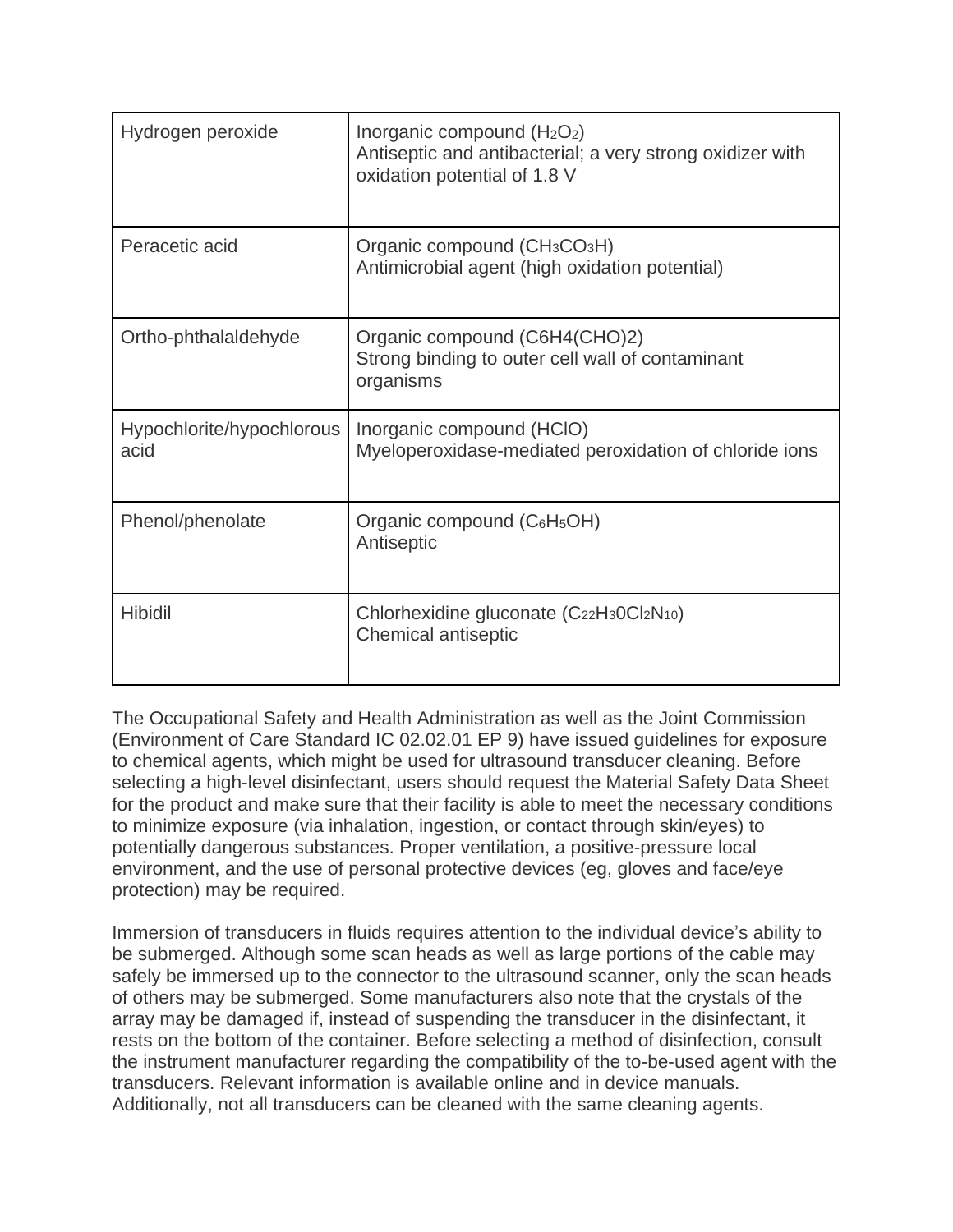Although some agents are compatible with all transducers of a given manufacturer, others must be limited to a subset of transducers.

After soaking the transducer in an approved disinfectant for the specified time, the transducer should be thoroughly rinsed (especially to remove traces of toxic disinfectants in the case of ortho-phthalaldehyde) and dried.

## **Summary**

Adequate transducer preparation is mandatory. The level of preparation depends on the type of examination performed. Routine HLD of internal transducers between patients is mandatory, plus the use of a high-quality single-use transducer cover during each examination is required to properly protect patients from infection. It would be reassuring for the user to be able to consult manufacturer's instructions, particularly those that have been validated by the manufacturer, for sterilizing devices. The transducer cover sterility requirements for use in internal and interventional percutaneous procedures are governed by the level of sterility of the given procedure. Preparation of external transducers between patients is less critical and reduced to an LLD process. For all chemical disinfectants, precautions must be taken to protect workers and patients from the toxicity of the disinfectant.

The AIUM does not endorse or promote any specific commercial products. It is the responsibility of each entity to follow transducer manufacturer guidelines and applicable infection control recommendations.

# **Section III: Safe Handling and Use of Ultrasound Coupling Gel**

## **Background**

Infection control is an integral part of the safe and effective use of ultrasound in medicine. For example, guidelines are in place for transducer disinfection to reduce the risk of iatrogenic and nosocomial infections. Although aspects of ultrasound coupling gel management, and administration have been implicated in outbreaks of nosocomial infections with a variety of pathogenic organisms, recommendations for reducing gelrelated infections vary (see Clinician Outreach and Communication Activity safety communication and Health Canada alert in the "Related Websites" section).<sup>19</sup>

The purpose of this document is to provide guidance regarding ultrasound coupling gel use to minimize risks of iatrogenic or nosocomial infections.<sup>20</sup>

## **Recommendations**

Practices and institutions should adopt an infection control policy regarding the use of ultrasound coupling gel and ensure that appropriate staff are educated regarding this policy.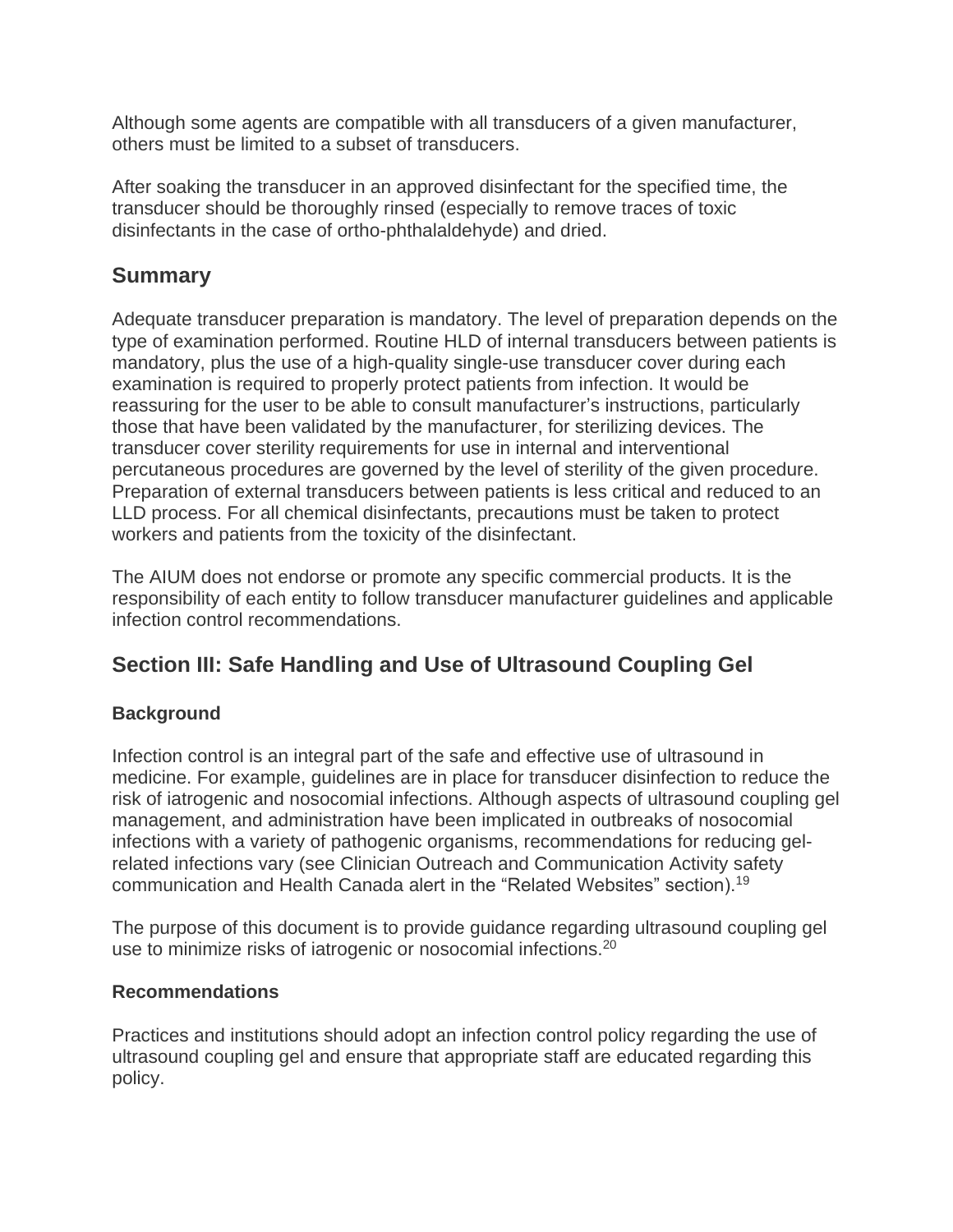## **Sterile Gel**

Sterile single-use gel packets are preferable to nonsterile gel when possible infection is a concern. Such situations include but are not limited to:

● All invasive procedures that pass a device through a tissue (eg, needle aspiration, needle localization, and tissue biopsy);

● All ultrasound examinations performed on neonates; and

• All ultrasound examinations or procedures performed on nonintact skin or near fresh surgical sites.

Sterile or bacteriostatic gel should be considered for endocavitary examinations performed on intact mucous membranes (eg, esophageal, gastric, rectal, and vaginal).

### **Nonsterile Gel**

Single-use gel packets or multidose containers may be used.

If multidose containers are used, care should be taken to:

- Discard and replace multidose containers when empty; these should not be refilled;
- Appropriately seal the container when not in use; and

● Avoid direct contact between the gel container dispensing tip and any persons or instrumentation, including the ultrasound transducer.

If gel is to be used on a patient who is under droplet or contact precautions, discard the multidose container after use, or use a single-use gel packet.

#### **Gel Warming**

Dry heat should be the only method used to warm gel. Gel warmers should be cleaned and disinfected regularly according to the manufacturers' and infection control policy's requirements.

#### **References**

1. [Kac G, Podglajen I, Si-Mohamed A, Rodi A, Grataloup C, Meyer G.](https://www.google.com/url?q=http://www.ncbi.nlm.nih.gov/pubmed/?term%3DKac%2BG%252C%2BPodglajen%2BI%252C%2BSi-Mohamed%2BA%252C%2BRodi%2BA%252C%2BGrataloup%2BC%252C%2BMeyer%2BG.&sa=D&ust=1540557465966000) *[Evaluation of](https://www.google.com/url?q=http://www.ncbi.nlm.nih.gov/pubmed/?term%3DKac%2BG%252C%2BPodglajen%2BI%252C%2BSi-Mohamed%2BA%252C%2BRodi%2BA%252C%2BGrataloup%2BC%252C%2BMeyer%2BG.&sa=D&ust=1540557465966000)  [Ultraviolet C for Disinfection of Endocavitary Ultrasound Transducers Persistently](https://www.google.com/url?q=http://www.ncbi.nlm.nih.gov/pubmed/?term%3DKac%2BG%252C%2BPodglajen%2BI%252C%2BSi-Mohamed%2BA%252C%2BRodi%2BA%252C%2BGrataloup%2BC%252C%2BMeyer%2BG.&sa=D&ust=1540557465967000)  [Contaminated Despite Probe Covers](https://www.google.com/url?q=http://www.ncbi.nlm.nih.gov/pubmed/?term%3DKac%2BG%252C%2BPodglajen%2BI%252C%2BSi-Mohamed%2BA%252C%2BRodi%2BA%252C%2BGrataloup%2BC%252C%2BMeyer%2BG.&sa=D&ust=1540557465967000)*[. Paris, France: Hygiène Hospitalière;](https://www.google.com/url?q=http://www.ncbi.nlm.nih.gov/pubmed/?term%3DKac%2BG%252C%2BPodglajen%2BI%252C%2BSi-Mohamed%2BA%252C%2BRodi%2BA%252C%2BGrataloup%2BC%252C%2BMeyer%2BG.&sa=D&ust=1540557465967000) 2010. 2. Adhikari S, Blaivas M, Morrison D, Lander L. Comparison of infection rates among

ultrasound‐guided versus traditionally placed peripheral intravenous lines. *J Ultrasound Med* 2010; 29:741–747.

3. Spaulding E. Chemical disinfection and antisepsis in the hospital. *Hosp Res* 1957; 9:5–31.

4. Casalegno J, Carval K, Elbach D, et al. High risk HPV contamination of endocavity vaginal ultrasound probes: an underestimated route of nosocomial infection? *PLoS One* 2012; 7:e48137.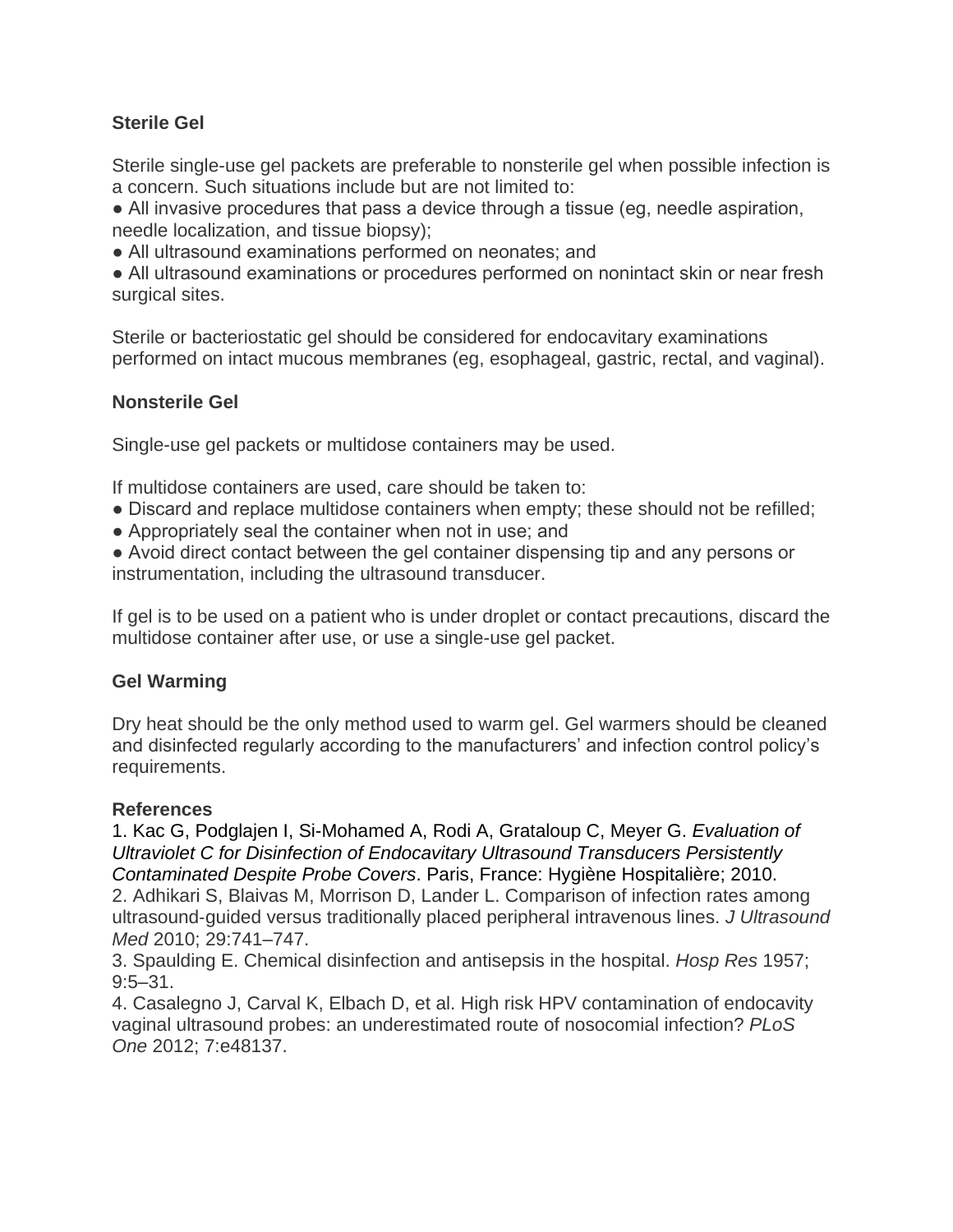5. Westerway SC, Basseal JM, Brockway A, Hyett JA, Carter DA. Potential infection control risks associated with ultrasound equipment: a bacterial perspective. *Ultrasound Med Biol* 2017; 43:421–426.

6. Westerway SC, Basseal JM. The ultrasound unit and infection control: are we on the right track? *Ultrasound* 2017; 25:53–57.

7. Westerway SC, Basseal JM. Advancing infection control in Australasian medical ultrasound practice. *Austral J Ultrasound Med* 2017; 20:26–29.

8. Sartoretti T, Sartoretti E, Bucher C, et al. Bacterial contamination of ultrasound probes in different radiological institutions before and after specific hygiene training: do we have a general hygienical problem? *Eur Radiol* 2017; 27:4181–4187.

9. Gottlieb M, Sundaram T, Holladay D, Nakitende D. Ultrasound-guided peripheral intravenous line placement: a narrative review of evidence-based best practices. *West J Emerg Med* 2017; 18:1047.

10. Dargin JM, Rebholz CM, Lowenstein RA, et al. Ultrasonography-guided peripheral intravenous catheter survival in ED patients with difficult access. *Am J Emerg Med* 2010; 28:1–7.

11. Au AK, Rotte MJ, Grzybowski RJ, et al. Decrease in central venous catheter placement due to use of ultrasound guidance for peripheral intravenous catheters. *Am J Emerg Med* 2012; 30:1950–1954.

12. Shokoohi H, Boniface K, McCarthy M, et al. Ultrasound-guided peripheral intravenous access program is associated with a marked reduction in central venous catheter use in noncritically ill emergency department patients. *Ann Emerg Med* 2013; 61:198–203.

13. Duran-Gehring P, Bryant L, Reynolds JA, et al. Ultrasound-guided peripheral intravenous catheter training results in physician-level success for emergency department technicians. *J Ultrasound Med* 2016; 35:2343–2352.

14. Abramowicz JS, Evans DH, Fowlkes JB, Marsal K; WFUMB Safety Committee. Guidelines for cleaning transvaginal ultrasound transducers between patients. *Ultrasound Med Biol* 2017; 43:1076–1079.

15. Nyhsen CM, Humphreys H, Koerner RJ, et al. Infection prevention and control in ultrasound - best practice recommendations from the European Society of Radiology Ultrasound Working Group. *Insights Imaging* 2017; 8:523–535.

16. US Government Publishing Office. *21CFR 800.20*. US Government Publishing Office. https://Www.Gpo.Gov/Fdsys/Granule/Cfr-2011-Title21-Vol8/Cfr-2011-Title21-Vol8- Sec800-20.

17. World Health Organization. Male latex condom: specification, prequalification and guidelines for procurement. World Health Organization Website; 2010:

http://www.who.int/rhem/prequalification/9789241599900\_eng\_ch1.pdf.

18. Healthcare Infection Control Practices Advisor Committee*.* Guideline for disinfection and sterilization in healthcare facilities. Centers for Disease Control and Prevention website; 2008. https://www.cdc.gov/infectioncontrol/guidelines/disinfection/

19. Health Canada. Serious risk of infection from ultrasound and medical gels: revision. Health Canada website; 2004. http://www.healthycanadians.gc.ca/recall-alert-rappelavis/hc-sc/2004/14289a-eng.php.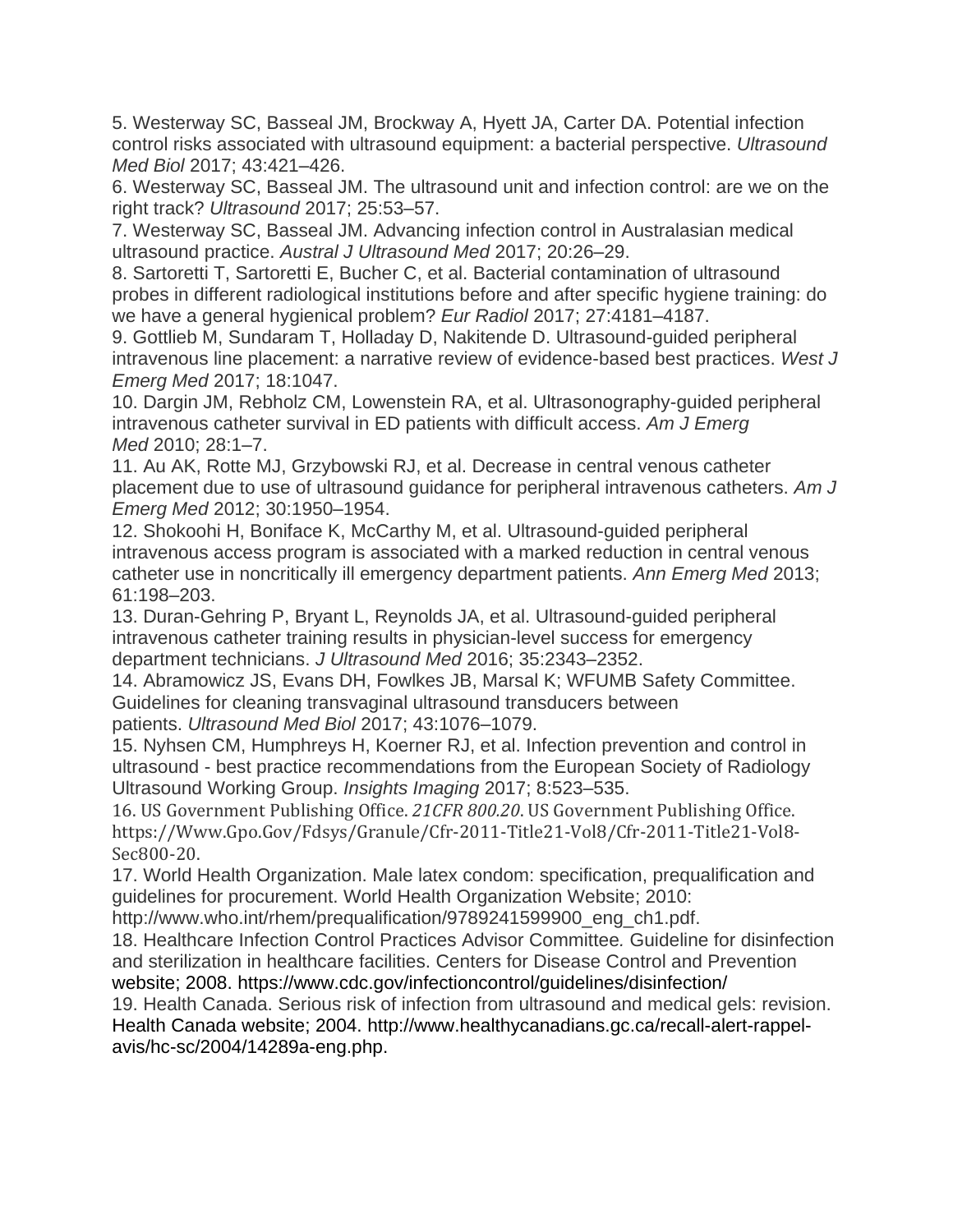20. O'Rourke M, Levan P, Khan T. Current use of ultrasound transmission gel for transesophageal echocardiogram examinations: a survey of cardiothoracic anesthesiology fellowship directors. *J Cardiothorac Vasc Anesth* 2014; 28:1208–1210.

## **Literature for Further Reading**

21. [Amis S, Ruddy M, Kibbler CC, Economides DL, MacLean AB. Assessment of](https://www.google.com/url?q=http://onlinelibrary.wiley.com/doi/10.1002/1097-0096(200007/08)28:6%253C295::AID-JCU5%253E3.0.CO;2-G/abstract&sa=D&ust=1540557465972000)  condoms [as probe covers for transvaginal sonography.](https://www.google.com/url?q=http://onlinelibrary.wiley.com/doi/10.1002/1097-0096(200007/08)28:6%253C295::AID-JCU5%253E3.0.CO;2-G/abstract&sa=D&ust=1540557465972000) *[J Clin Ultrasound](https://www.google.com/url?q=http://onlinelibrary.wiley.com/doi/10.1002/1097-0096(200007/08)28:6%253C295::AID-JCU5%253E3.0.CO;2-G/abstract&sa=D&ust=1540557465972000)* [2000; 28:295–](https://www.google.com/url?q=http://onlinelibrary.wiley.com/doi/10.1002/1097-0096(200007/08)28:6%253C295::AID-JCU5%253E3.0.CO;2-G/abstract&sa=D&ust=1540557465972000) [298.](https://www.google.com/url?q=http://onlinelibrary.wiley.com/doi/10.1002/1097-0096(200007/08)28:6%253C295::AID-JCU5%253E3.0.CO;2-G/abstract&sa=D&ust=1540557465973000)

22. Bloc S, Garnier T, Bounhiol C, et al. *[Ultrasound-Guided Regional Anaesthesia: An](https://www.google.com/url?q=http://www.ncbi.nlm.nih.gov/pubmed/?term%3DBloc%2BS%252C%2BGarnier%2BT%252C%2BBounhiol%2BC%252C%2Bet%2Bal.&sa=D&ust=1540557465973000)  [Effective Method for Cleaning the Probes](https://www.google.com/url?q=http://www.ncbi.nlm.nih.gov/pubmed/?term%3DBloc%2BS%252C%2BGarnier%2BT%252C%2BBounhiol%2BC%252C%2Bet%2Bal.&sa=D&ust=1540557465973000)*. Quincy-Sous-Sénart, France: Service [d'Anesthésie, Hôpital Privé Claude-Galien; 2010.](https://www.google.com/url?q=http://www.ncbi.nlm.nih.gov/pubmed/?term%3DBloc%2BS%252C%2BGarnier%2BT%252C%2BBounhiol%2BC%252C%2Bet%2Bal.&sa=D&ust=1540557465973000)

23. [Centers for Disease Control and Prevention, Hospital Infections Program. National](https://www.google.com/url?q=http://www.ajicjournal.org/article/S0196-6553(96)90026-7/abstract&sa=D&ust=1540557465974000)  [Nosocomial Infections Surveillance \(NNIS\) report, data summary from October 1986–](https://www.google.com/url?q=http://www.ajicjournal.org/article/S0196-6553(96)90026-7/abstract&sa=D&ust=1540557465974000) [April 1996: a report from the NNIS system.](https://www.google.com/url?q=http://www.ajicjournal.org/article/S0196-6553(96)90026-7/abstract&sa=D&ust=1540557465974000) *[Am J Infect Control](https://www.google.com/url?q=http://www.ajicjournal.org/article/S0196-6553(96)90026-7/abstract&sa=D&ust=1540557465974000)* [1996; 24:380–388.](https://www.google.com/url?q=http://www.ajicjournal.org/article/S0196-6553(96)90026-7/abstract&sa=D&ust=1540557465974000)

24. [Frazee BW, Fahimi J, Lambert L, Nagdev A. Emergency department](https://www.google.com/url?q=http://www.annemergmed.com/article/S0196-0644(10)01867-6/abstract&sa=D&ust=1540557465975000)  [ultrasonographic probe contamination and experimental model of probe disinfection.](https://www.google.com/url?q=http://www.annemergmed.com/article/S0196-0644(10)01867-6/abstract&sa=D&ust=1540557465975000)*[Ann](https://www.google.com/url?q=http://www.annemergmed.com/article/S0196-0644(10)01867-6/abstract&sa=D&ust=1540557465975000)  [Emerg Med](https://www.google.com/url?q=http://www.annemergmed.com/article/S0196-0644(10)01867-6/abstract&sa=D&ust=1540557465975000)* [2011; 58:56](https://www.google.com/url?q=http://www.annemergmed.com/article/S0196-0644(10)01867-6/abstract&sa=D&ust=1540557465975000)[–63.](https://www.google.com/url?q=http://www.annemergmed.com/article/S0196-0644(10)01867-6/abstract&sa=D&ust=1540557465976000)

25. [Hignett M, Claman P. High rates of perforation are found in endovaginal ultrasound](https://www.google.com/url?q=http://www.ncbi.nlm.nih.gov/pubmed/8580658&sa=D&ust=1540557465976000)  [probe covers before and after oocyte retrieval for in vitro fertilization–embryo transfer.](https://www.google.com/url?q=http://www.ncbi.nlm.nih.gov/pubmed/8580658&sa=D&ust=1540557465976000) *[J](https://www.google.com/url?q=http://www.ncbi.nlm.nih.gov/pubmed/8580658&sa=D&ust=1540557465976000)  [Assist Reprod Genet](https://www.google.com/url?q=http://www.ncbi.nlm.nih.gov/pubmed/8580658&sa=D&ust=1540557465976000)* [1995; 12:606–609.](https://www.google.com/url?q=http://www.ncbi.nlm.nih.gov/pubmed/8580658&sa=D&ust=1540557465976000)

26. [Koibuchi H, Fujii Y, Kotani K, et al. Degradation of ultrasound probes caused by](https://www.google.com/url?q=http://link.springer.com/article/10.1007%252Fs10396-010-0296-1&sa=D&ust=1540557465977000)  [disinfection with alcohol.](https://www.google.com/url?q=http://link.springer.com/article/10.1007%252Fs10396-010-0296-1&sa=D&ust=1540557465977000) *[J Med Ultrason](https://www.google.com/url?q=http://link.springer.com/article/10.1007%252Fs10396-010-0296-1&sa=D&ust=1540557465977000)* [2011; 38:97–100.](https://www.google.com/url?q=http://link.springer.com/article/10.1007%252Fs10396-010-0296-1&sa=D&ust=1540557465977000)

27. [Milki AA, Fisch JD. Vaginal ultrasound probe cover leakage: implications for patient](https://www.google.com/url?q=http://www.fertstert.org/article/S0015-0282(97)00571-2/abstract&sa=D&ust=1540557465978000)  [care.](https://www.google.com/url?q=http://www.fertstert.org/article/S0015-0282(97)00571-2/abstract&sa=D&ust=1540557465978000) *[Fertil Steril](https://www.google.com/url?q=http://www.fertstert.org/article/S0015-0282(97)00571-2/abstract&sa=D&ust=1540557465978000)* [1998; 69:409–411.](https://www.google.com/url?q=http://www.fertstert.org/article/S0015-0282(97)00571-2/abstract&sa=D&ust=1540557465978000)

28. [Mirza WA, Imam SH, Kharal MS, et al. Cleaning methods for ultrasound probes.](https://www.google.com/url?q=http://www.ncbi.nlm.nih.gov/pubmed/18541083&sa=D&ust=1540557465979000) *[J](https://www.google.com/url?q=http://www.ncbi.nlm.nih.gov/pubmed/18541083&sa=D&ust=1540557465979000)  [Coll Physicians Surg Pak](https://www.google.com/url?q=http://www.ncbi.nlm.nih.gov/pubmed/18541083&sa=D&ust=1540557465979000)* [2008; 18:286–289.](https://www.google.com/url?q=http://www.ncbi.nlm.nih.gov/pubmed/18541083&sa=D&ust=1540557465979000)

29. [Muradali D, Gold WL, Phillips A, Wilson S. Can ultrasound probes and coupling gel](https://www.google.com/url?q=http://www.ajronline.org/doi/abs/10.2214/ajr.164.6.7754907&sa=D&ust=1540557465980000)  [be a source of nosocomial infection in patients undergoing sonography? An in vivo and](https://www.google.com/url?q=http://www.ajronline.org/doi/abs/10.2214/ajr.164.6.7754907&sa=D&ust=1540557465980000)  [in vitro study.](https://www.google.com/url?q=http://www.ajronline.org/doi/abs/10.2214/ajr.164.6.7754907&sa=D&ust=1540557465980000) *[AJR Am J Roentgenol](https://www.google.com/url?q=http://www.ajronline.org/doi/abs/10.2214/ajr.164.6.7754907&sa=D&ust=1540557465980000)* [1995; 164:1521–1524.](https://www.google.com/url?q=http://www.ajronline.org/doi/abs/10.2214/ajr.164.6.7754907&sa=D&ust=1540557465980000)

30. [Rooks VJ, Yancey MK, Elg SA, Brueske L. Comparison of probe sheaths for](https://www.google.com/url?q=http://www.ncbi.nlm.nih.gov/pubmed/8532260&sa=D&ust=1540557465980000)  [endovaginal sonography.](https://www.google.com/url?q=http://www.ncbi.nlm.nih.gov/pubmed/8532260&sa=D&ust=1540557465980000) *[Obstet Gynecol](https://www.google.com/url?q=http://www.ncbi.nlm.nih.gov/pubmed/8532260&sa=D&ust=1540557465981000)* [1996; 87:27–29.](https://www.google.com/url?q=http://www.ncbi.nlm.nih.gov/pubmed/8532260&sa=D&ust=1540557465981000)

31. [Rutala WA, Weber DJ. Sterilization, high-level disinfection, and environmental](https://www.google.com/url?q=http://www.ncbi.nlm.nih.gov/pubmed/21315994&sa=D&ust=1540557465981000)  [cleaning.](https://www.google.com/url?q=http://www.ncbi.nlm.nih.gov/pubmed/21315994&sa=D&ust=1540557465981000) *[Infect Dis Clin North Am](https://www.google.com/url?q=http://www.ncbi.nlm.nih.gov/pubmed/21315994&sa=D&ust=1540557465981000)* [2011; 25:45–76.](https://www.google.com/url?q=http://www.ncbi.nlm.nih.gov/pubmed/21315994&sa=D&ust=1540557465981000)

32. [Whitehead EJ, Thompson JF, Lewis DR. Contamination and decontamination of](https://www.google.com/url?q=http://publishing.rcseng.ac.uk/doi/abs/10.1308/003588406X114866?url_ver%3DZ39.88-2003%26rfr_id%3Dori%253Arid%253Acrossref.org%26rfr_dat%3Dcr_pub%253Dpubmed%26&sa=D&ust=1540557465982000)  [Doppler probes.](https://www.google.com/url?q=http://publishing.rcseng.ac.uk/doi/abs/10.1308/003588406X114866?url_ver%3DZ39.88-2003%26rfr_id%3Dori%253Arid%253Acrossref.org%26rfr_dat%3Dcr_pub%253Dpubmed%26&sa=D&ust=1540557465982000) *[Ann R Coll Surg Engl](https://www.google.com/url?q=http://publishing.rcseng.ac.uk/doi/abs/10.1308/003588406X114866?url_ver%3DZ39.88-2003%26rfr_id%3Dori%253Arid%253Acrossref.org%26rfr_dat%3Dcr_pub%253Dpubmed%26&sa=D&ust=1540557465983000)* [2006; 88:479–481.](https://www.google.com/url?q=http://publishing.rcseng.ac.uk/doi/abs/10.1308/003588406X114866?url_ver%3DZ39.88-2003%26rfr_id%3Dori%253Arid%253Acrossref.org%26rfr_dat%3Dcr_pub%253Dpubmed%26&sa=D&ust=1540557465983000)

## **Related Websites**

1. US Food and Drug Administration**.** FDA-cleared sterilants and high level disinfectants with general claims for processing reusable medical and dental devices. US FDA website; March 2015.

https://www.fda.gov/medicaldevices/deviceregulationandguidance/reprocessingofreusa blemedicaldevices/ucm437347.htm.